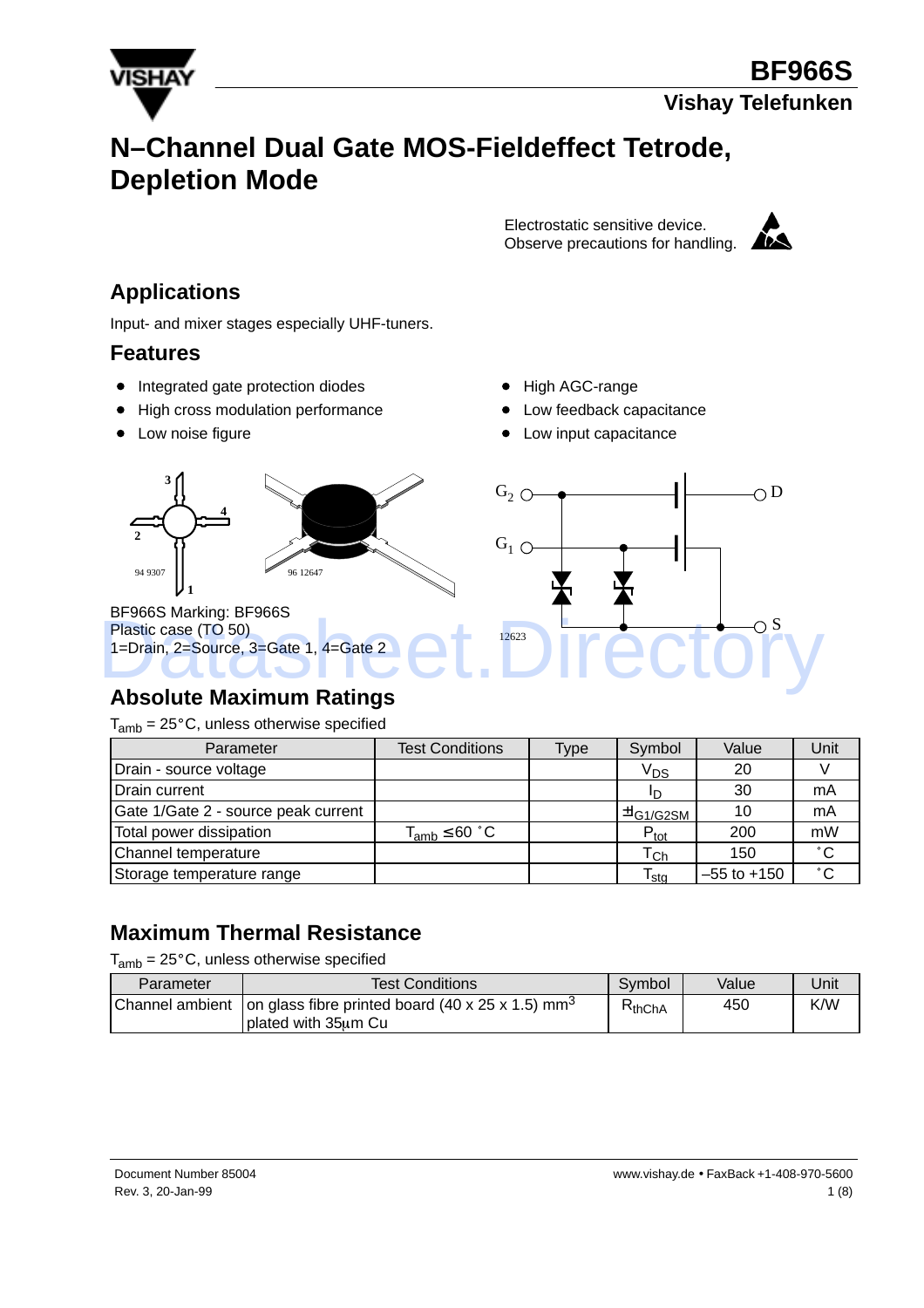## **Vishay Telefunken**



#### **Electrical DC Characteristics**

 $T_{amb} = 25^{\circ}$ C, unless otherwise specified

| Parameter                            | <b>Test Conditions</b>                                      | <b>Type</b>   | Symbol                    | Min | Typ | Max  | Unit   |
|--------------------------------------|-------------------------------------------------------------|---------------|---------------------------|-----|-----|------|--------|
| Drain - source<br>breakdown voltage  | $I_D = 10 \mu A$ , $-V_{G1S} = -V_{G2S} = 4 V$              |               | $V_{(BR)DS}$              | 20  |     |      | V      |
| Gate 1 - source<br>breakdown voltage | $\pm I_{G1S}$ = 10 mA, $V_{G2S}$ = $V_{DS}$ = 0             |               | $\pm V_{\text{(BR)}G1SS}$ | 8   |     | 14   | V      |
| Gate 2 - source<br>breakdown voltage | $\pm I_{\rm G2S}$ = 10 mA, $V_{\rm G1S}$ = $V_{\rm DS}$ = 0 |               | $\pm V_{\text{(BR)}G2SS}$ | 8   |     | 14   | $\vee$ |
| Gate 1 - source<br>leakage current   | $\pm V_{G1S} = 5 V$ , $V_{G2S} = V_{DS} = 0$                |               | $\pm$ <sub>G1SS</sub>     |     |     | 50   | nA     |
| Gate 2 - source<br>leakage current   | $\pm V_{G2S} = 5 V$ , $V_{G1S} = V_{DS} = 0$                |               | $\pm$ <sub>G2SS</sub>     |     |     | 50   | nA     |
| Drain current                        | $V_{DS}$ = 15 V, $V_{G1S}$ = 0, $V_{G2S}$ = 4 V             | <b>BF966S</b> | <b>I</b> DSS              | 4   |     | 18   | mA     |
|                                      |                                                             | BF966SA       | <b>IDSS</b>               | 4   |     | 10.5 | mA     |
|                                      |                                                             | BF966SB       | <b>IDSS</b>               | 9.5 |     | 18   | mA     |
| Gate 1 - source<br>cut-off voltage   | $V_{DS}$ = 15 V, $V_{G2S}$ = 4 V, $I_D$ = 20 µA             |               | $-V_{G1S(OFF)}$           |     |     | 2.5  | $\vee$ |
| Gate 2 - source<br>cut-off voltage   | $V_{DS}$ = 15 V, $V_{G1S}$ = 0, $I_D$ = 20 $\mu$ A          |               | $-V$ G2S(OFF)             |     |     | 2.0  | $\vee$ |

## **Electrical AC Characteristics**

 $V_{DS}$  = 15 V, I<sub>D</sub> = 10 mA,  $V_{G2S}$  = 4 V, f = 1 MHz, T<sub>amb</sub> = 25°C, unless otherwise specified

| Parameter                | <b>Test Conditions</b>                      | Symbol             | Min | Typ  | Max | Unit |
|--------------------------|---------------------------------------------|--------------------|-----|------|-----|------|
| Forward transadmittance  |                                             | $y_{21s}$          | 15  | 18.5 |     | mS   |
| Gate 1 input capacitance |                                             | C <sub>issg1</sub> |     | 2.2  | 2.6 | pF   |
| Gate 2 input capacitance | $V_{G1S} = 0$ , $V_{G2S} = 4 V$             | C <sub>issg2</sub> |     | 1.1  |     | pF   |
| Feedback capacitance     |                                             | C <sub>rss</sub>   |     | 25   | 35  | fF   |
| Output capacitance       |                                             | $C_{\rm{oss}}$     |     | 0.8  | 1.2 | pF   |
| Power gain               | $G_S = 2$ mS, $G_L = 0.5$ mS, $f = 200$ MHz | $G_{\text{ps}}$    |     | 25   |     | dB   |
|                          | $G_S = 3.3$ mS, $G_l = 1$ mS, $f = 800$ MHz | $G_{\text{ps}}$    |     | 18   |     | dB   |
| AGC range                | $V_{G2S} = 4$ to $-2$ V, f = 800 MHz        | $\Delta G_{DS}$    | 40  |      |     | dB   |
| Noise figure             | $G_S = 2$ mS, $G_L = 0.5$ mS, $f = 200$ MHz | F                  |     | 1.0  |     | dB   |
|                          | $G_S = 3.3$ mS, $G_L = 1$ mS, $f = 800$ MHz | F                  |     | 1.8  |     | dB   |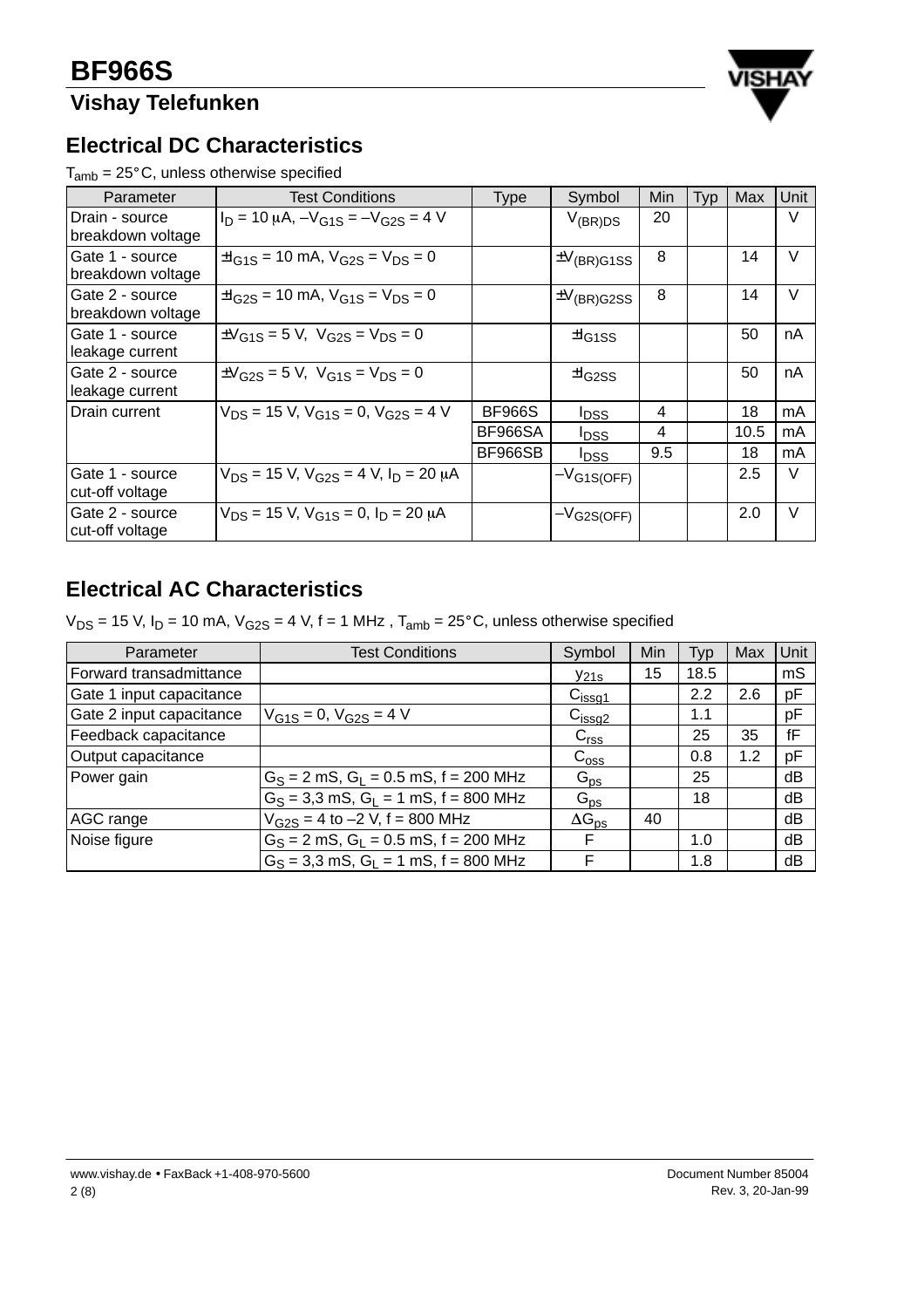

## **BF966S**

#### **Vishay Telefunken**

## **Typical Characteristics**  $(T_{amb} = 25^{\circ}C$  unless otherwise specified)











Figure 3. Drain Current vs. Gate 1 Source Voltage



Figure 4. Drain Current vs. Gate 2 Source Voltage



Figure 5. Gate 1 Input Capacitance vs. Drain Current



Figure 6. Output Capacitance vs. Drain Source Voltage

Document Number 85004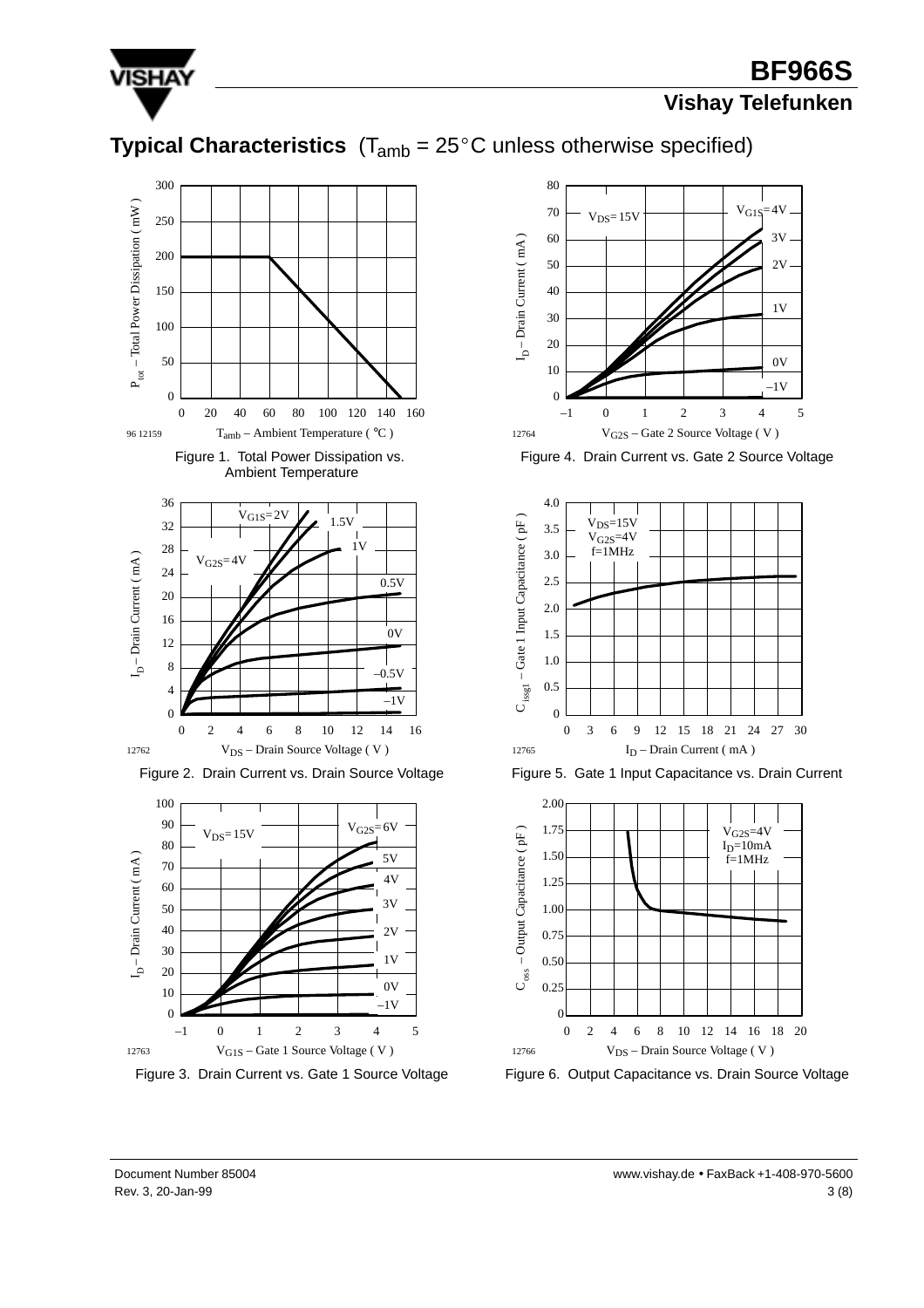**BF966S Vishay Telefunken**









Figure 8. Transducer Gain vs. Gate 1 Source Voltage



Figure 9. Forward Transadmittance vs. Drain Current



Figure 10. Short Circuit Input Admittance



Figure 11. Short Circuit Reverse Transfer Admittance



Figure 12. Short Circuit Forward Transfer Admittance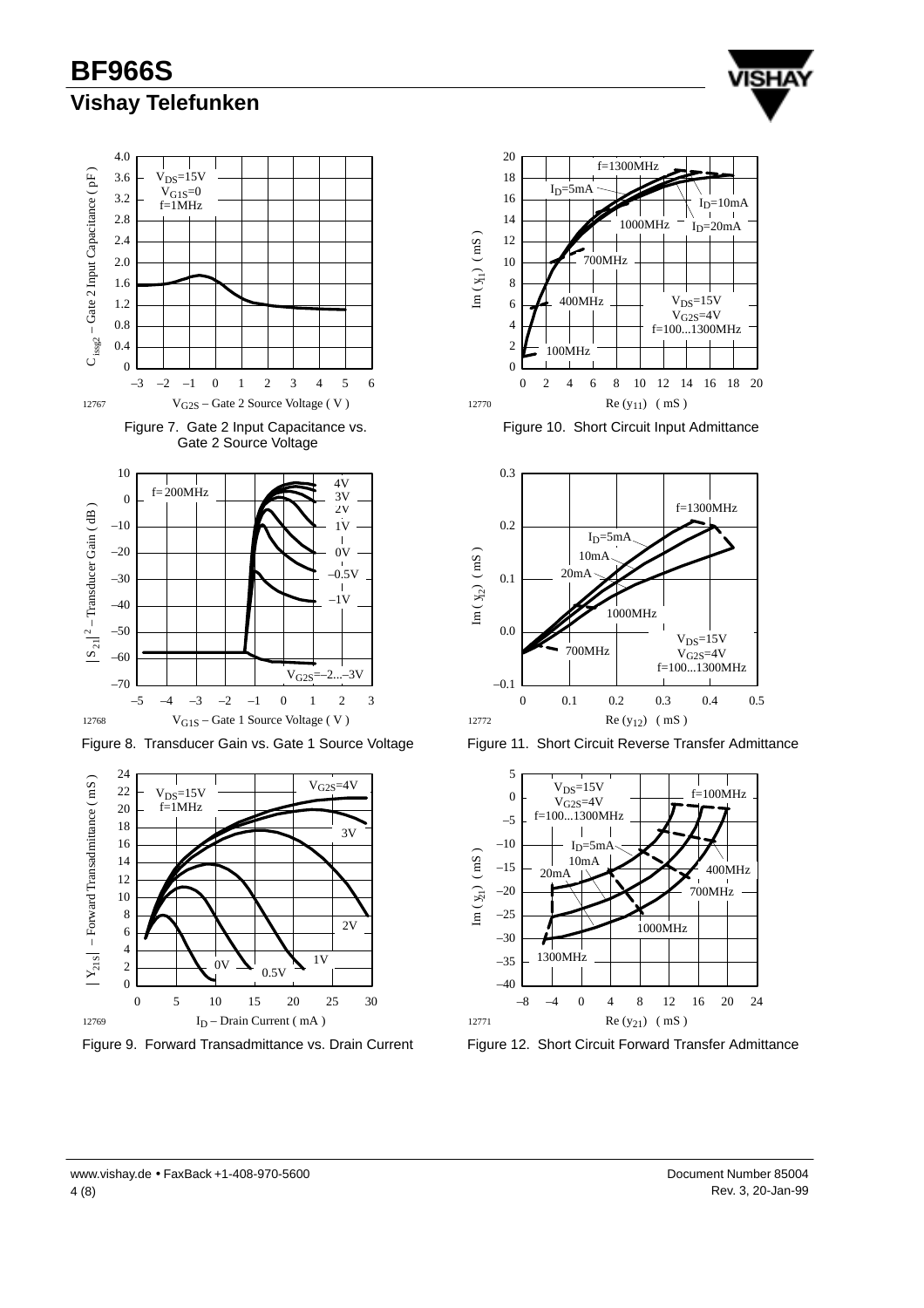

## **BF966S Vishay Telefunken**



Figure 13. Short Circuit Output Admittance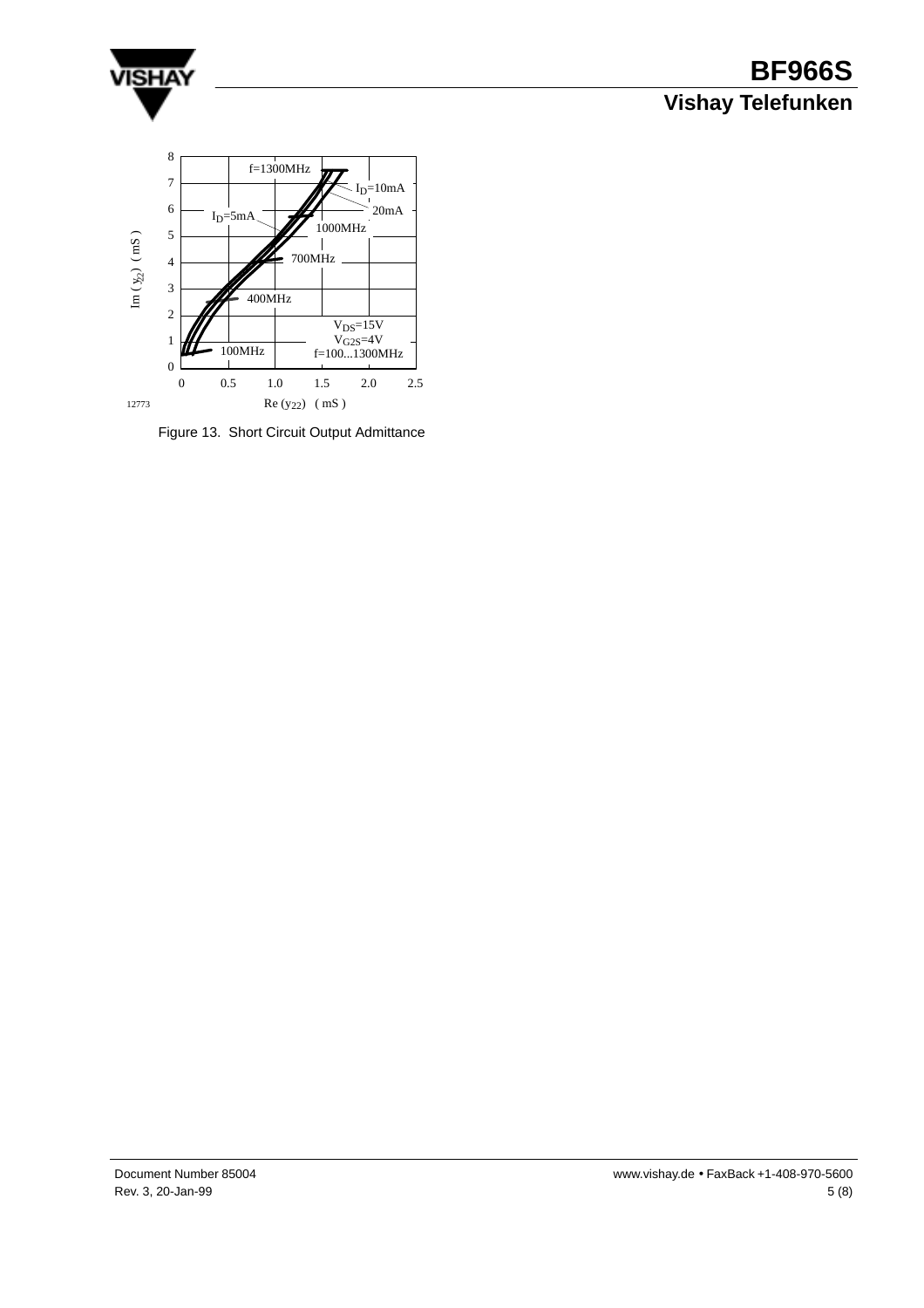## **BF966S**

## **Vishay Telefunken**



 $V_{DS}$  = 15 V, I<sub>D</sub> = 5 to 20 mA,  $V_{G2S}$  = 4 V, Z<sub>0</sub> = 50  $\Omega$ 

 $S_{11}$ j0.2 j0.5 j  $S_{12}$ 









Figure 15. Forward transmission coefficient





 $S_{22}$ 



Figure 17. Output reflection coefficient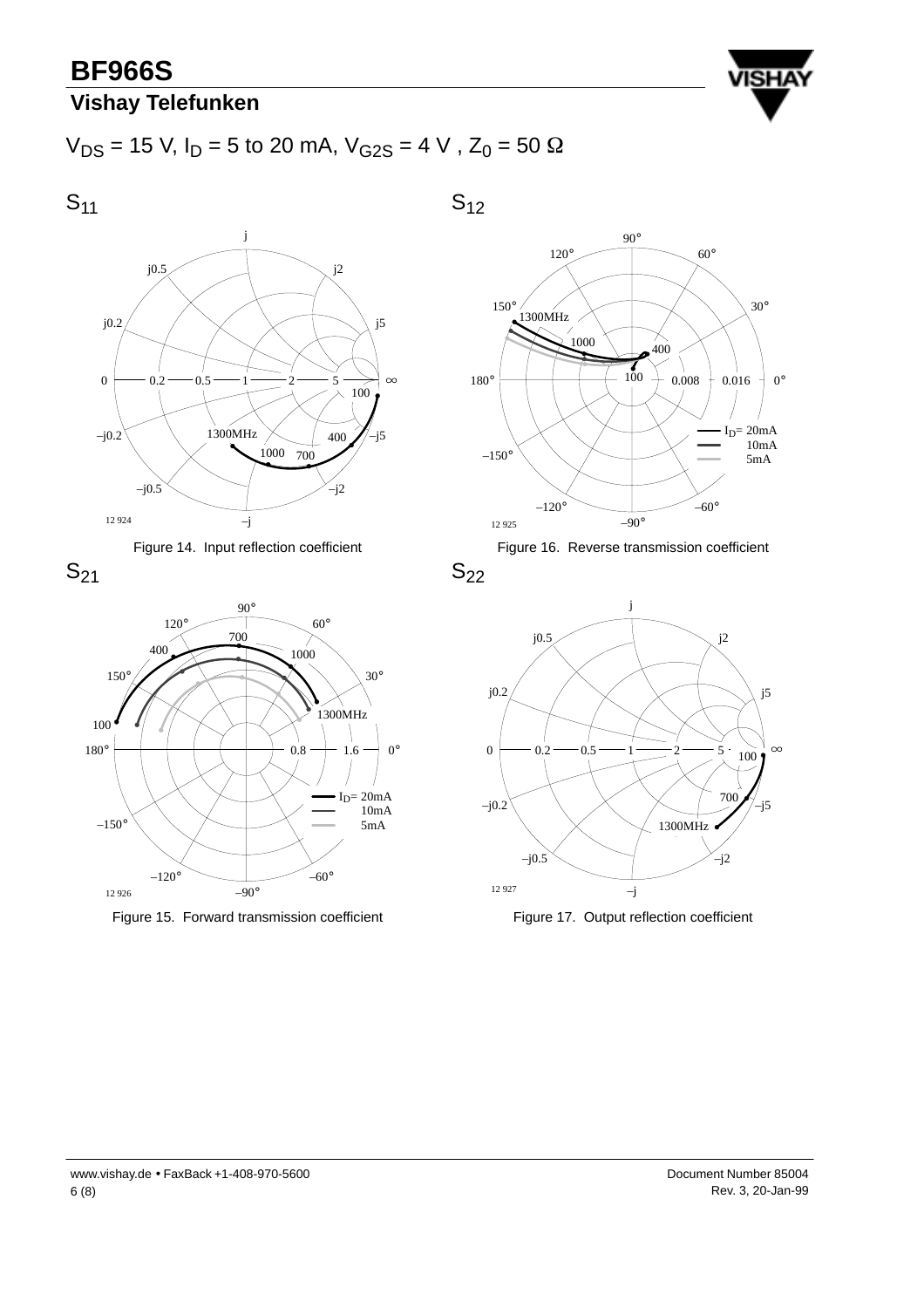

**BF966S Vishay Telefunken**

#### **Dimensions in mm**







technical drawings<br>according to DIN<br>specifications

96 12242